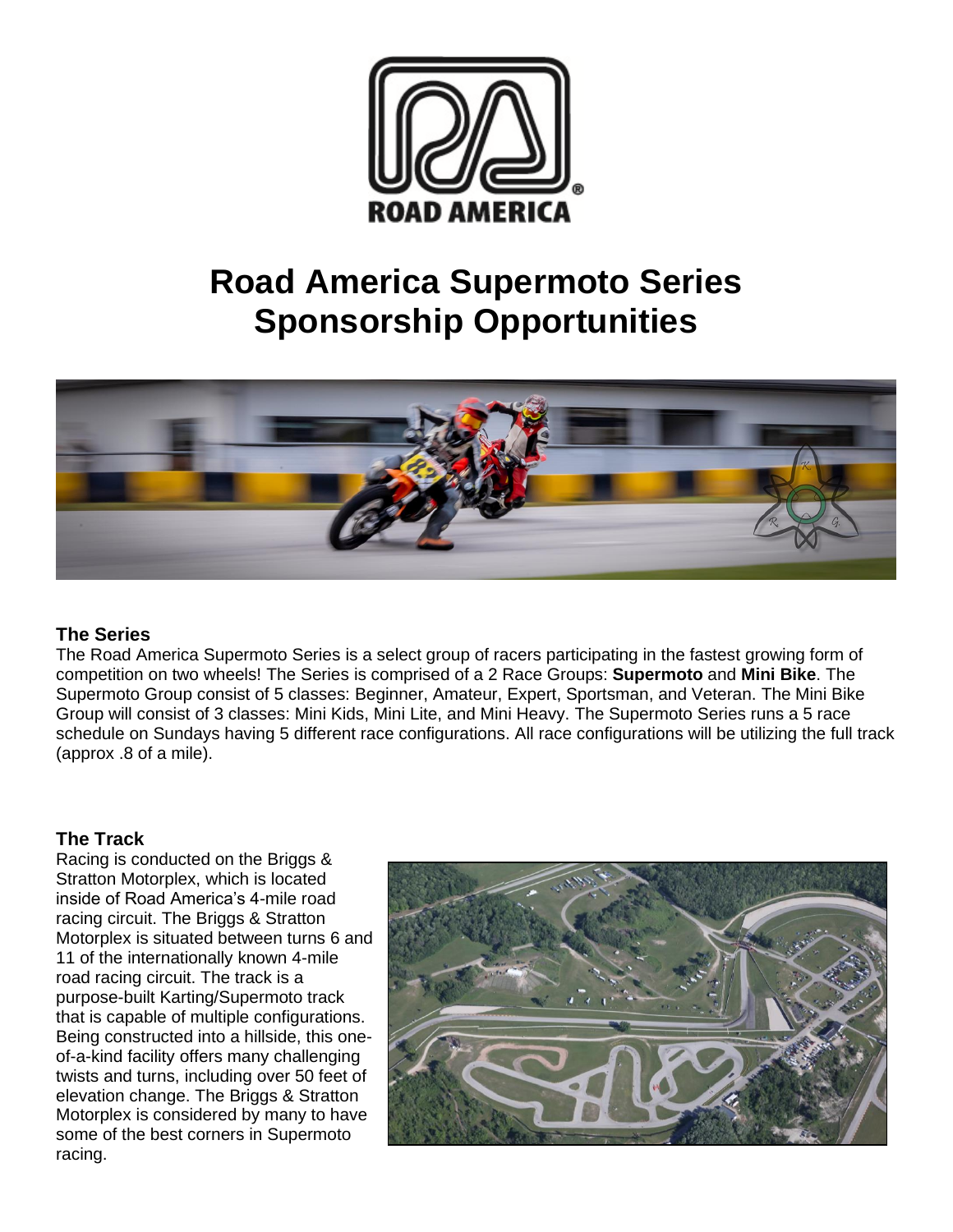### **Series Presenting Sponsorship**

This great opportunity can tie your name or message directly into the Road America Supermoto Series. The Road America Supermoto Series presented by (your name here) is a wonderful opportunity to get your message out to potential customers while helping to build racing talent at the ground level. The following will be included with your contribution:

- Annual Briggs & Stratton Motorplex Signage
- Karting Special Event Pass for (8) Eight
- Decal on Membership Bikes
- Inclusion in All Karting Marketing Materials (Email, Web, PR, Live Reads)
- Race Display Area
- Spectator Passes for (4) Four
- Awards Banquet Passes for (4) Four
- Awards Banquet Presentation & Display Space



### **Custom Sponsorships**

Custom Sponsorships are an effective way to tie your business or message into Supermoto activities with a minimal investment. All Supermoto events are family-friendly and feature racing action typically displayed at higher levels of motorsports. The following will be included with your investment:



- Briggs & Stratton Motorplex Event Signage
- Inclusion in All Supermoto Marketing Materials (Email, Web, PR, Live Reads)
- Race Display Area
- Spectator Passes for (10) Ten
- Awards Banquet Passes for (4) Four
- Trophy Presentation

### **Class Sponsorship**

Class Sponsorship allows you to incorporate your name or message along with a class of your choice. For example, The "your name here" Pro Class would be referenced in all supporting material and announcements. The following will be included with your contribution:

- Briggs & Stratton Motorplex Event Signage
- Inclusion in All Supermoto Marketing Materials (Email, Web, PR, Live Reads)
- Spectator Passes for (6) Six
- Trophy Presentation

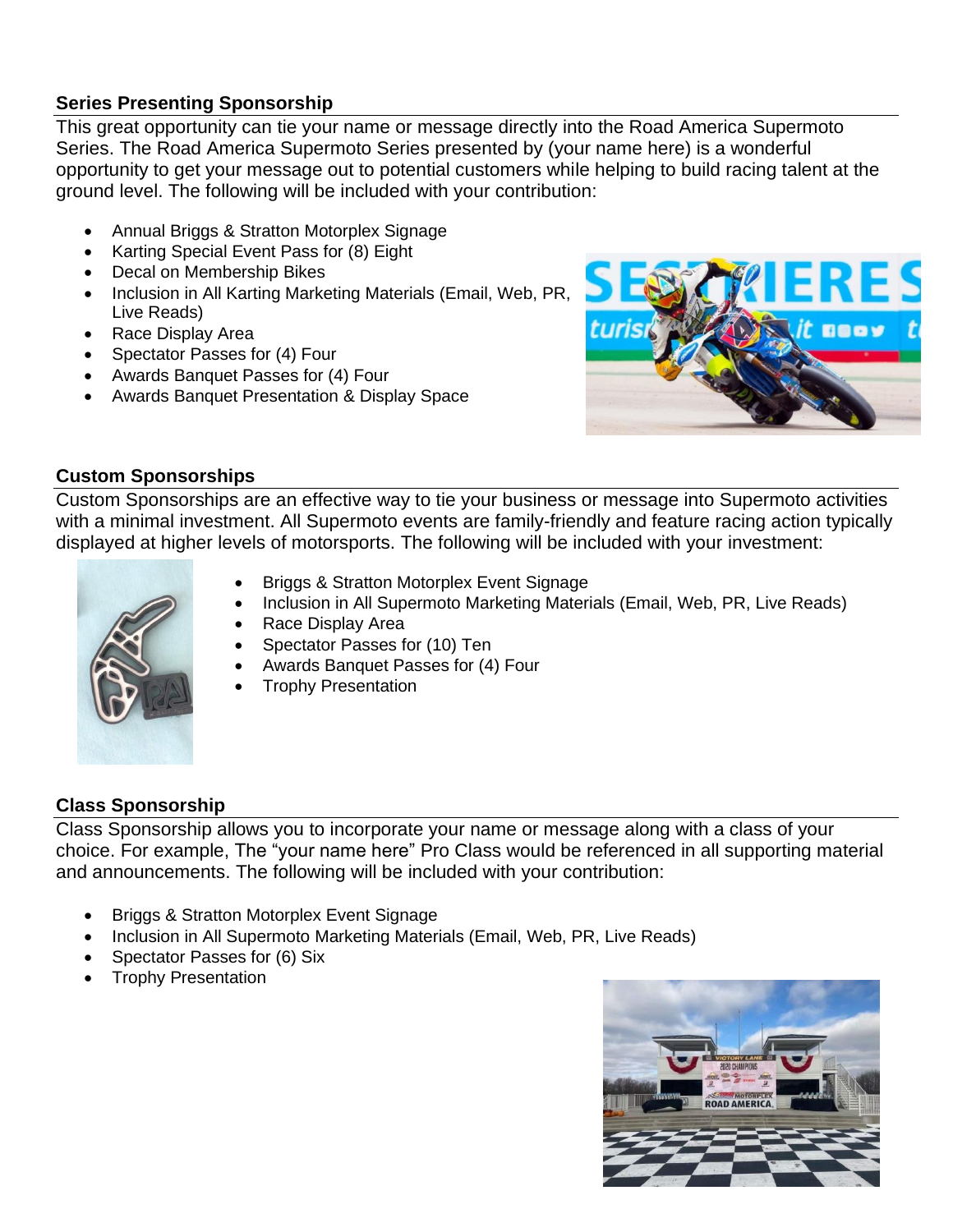### **Sponsorship Upgrades**

Amp up any sponsorship package with unique and existing add-on opportunities. For an additional cost, the following upgrades can be applied to any of the above sponsorships. These upgrade options can enhance exposure and provide an unforgettable experience for your guests.

### **Signage**

Multiple signage opportunities are available at the Briggs & Stratton Motorplex to create additional visibility for your business or product during all public and private events. Over 10,000 people interact with the Briggs & Stratton Motorplex throughout the year for the Karting Club, Supermoto Series, Adventure Programs, and Public Karting events.

### **Hospitality**

Road America is known across the racing circuits for its first-class hospitality. Take advantage of any of our food, beverage, and meeting room options tailored to suit your individual needs.

### **Meeting Space**

The private Briggs & Stratton Motorplex meeting space is conveniently located within walking distance of all the racing action. This space is perfectly suited to entertain your guests, host a meeting, or to take advantage of our hospitality options before, during, and after any of our events.





### **Rentals Karts**

Give your guests the opportunity to experience the thrill of karting at Road America! A separate class can be created, allowing your guests track time as part of the event reaching speeds up to 45mph. All equipment is provided, and anyone 16 years and older would be allowed to participate in this high-energy activity.

To discuss sponsorship opportunities, call 800-365-7223 or email programs@roadamerica.com.